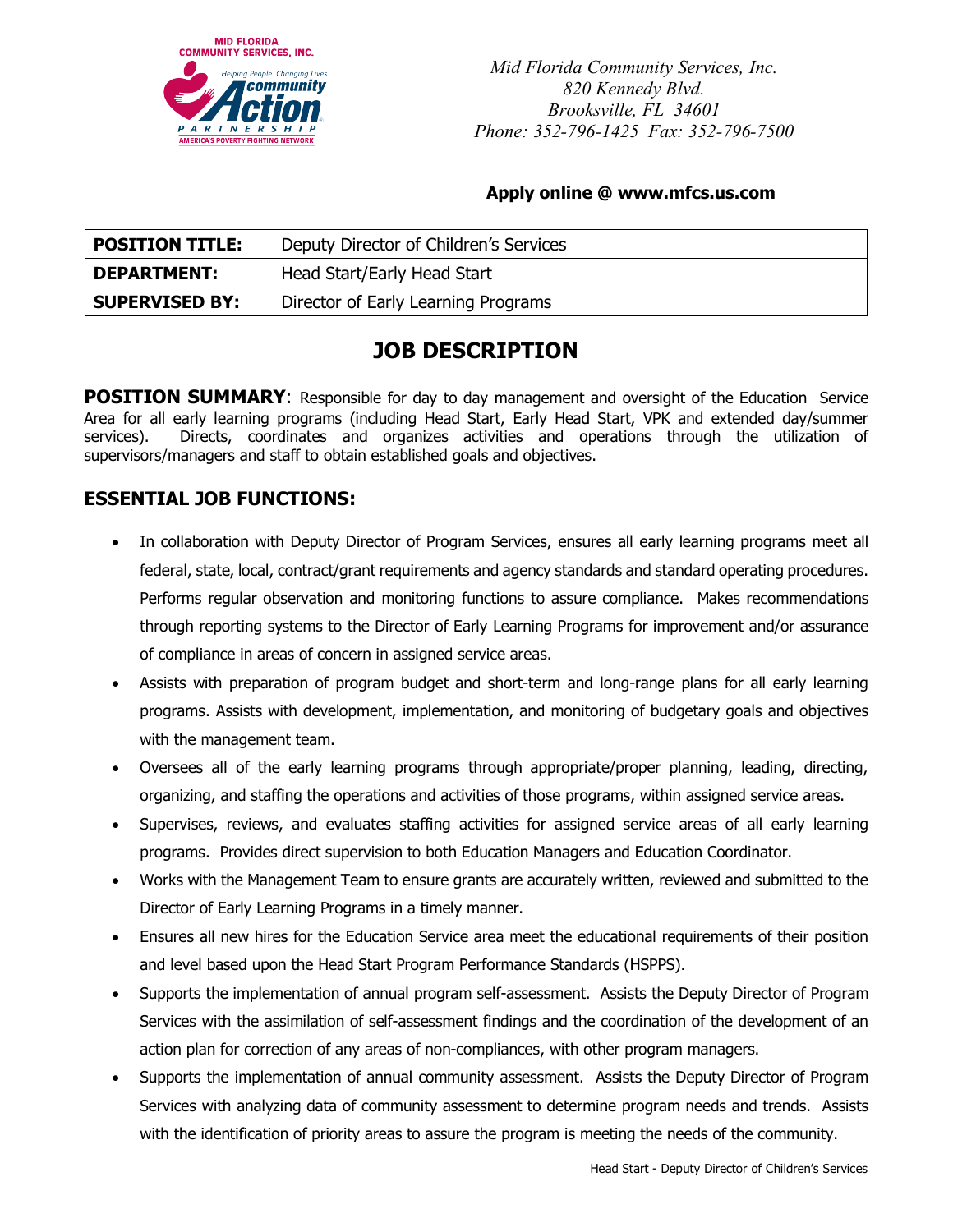

*Mid Florida Community Services, Inc. 820 Kennedy Blvd. Brooksville, FL 34601 Phone: 352-796-1425 Fax: 352-796-7500*

- Assists with designing, establishing and implementing program plans/strategies and goals/objectives for the Head Start/Early Head Start program.
- Assists with establishing and reviewing measurable goals and objectives and action plans to support and assure departmental and agency success as required by the HSPPS.
- Prepares/designs reports of a complex nature. Provides reports on activities, expenditures, compliance and analysis of measurable objectives of the department's achievement of goals to the Director of Early Learning Programs and/or management on a regular basis.
- Provides the Director of Early Learning Programs with comprehensive data to ensure the accurate and timely submission of the Program Information Report (PIR).
- Seeks out and ensures collaborative relationships are developed and maintained with community programs providing identified services to low income families to ensure resources are available and accessible to Head Start and Early Head Start families. Initiates and maintains current memorandums of understandings with these community partners.
- Assists with the development, implementation, and monitoring of contracts/agreements.
- Assists with identifying potential funding opportunities and supports the application process.
- Negotiates and secures contracts with consultants using budgeted allocations. Ensures consultant services are delivered in accordance with contracts and HSPPS.
- Works with the Deputy Director of Program Services to ensure monthly team meetings are conducted in Hernando and Volusia counties.
- Ensures New Employee Orientation is conducted monthly in all service areas for all identified employees.
- Attends training programs, staff meetings, and other meetings/training. Attends center/classroom activities and parent meetings/activities as needed or requested.
- Regularly reviews safety practices and losses/accidents/incidents, implementing policies/procedures/discipline steps to address issues/problems/concerns.
- Responsible for preparing, facilitating and assisting with training as necessary, including the training of staff and parents. Also, may prepare, facilitate and assist with training for community, state and national organizations, about Head Start and other early learning programs offered by Mid Florida Community Services.
- Attends and represents Mid Florida Community Services, Inc. at public/governmental meetings, local community events/meetings, etc. as directed.
- Approves purchase of materials, supplies and equipment for areas of responsibility.
- Assures accuracy and approves subordinates' timecards. Submits documentation to human resources and finance departments.
- Provides oversight and monitors for compliance of Voluntary Pre-K (VPK) program and contracts in

Head Start - Deputy Director of Children's Services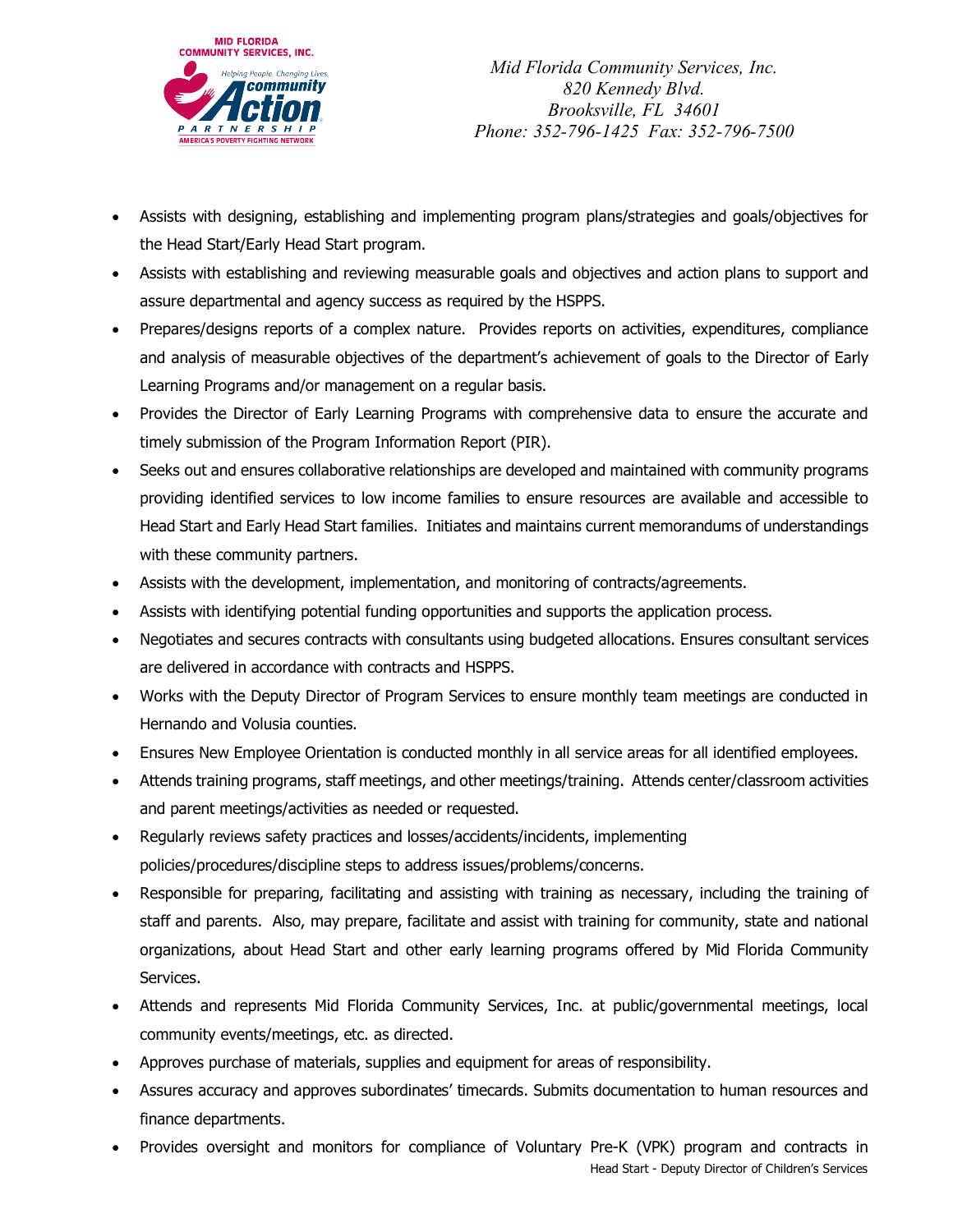

*Mid Florida Community Services, Inc. 820 Kennedy Blvd. Brooksville, FL 34601 Phone: 352-796-1425 Fax: 352-796-7500*

collaboration with the Education Manager.

- Acts as an advocate and role model for Head Start families.
- Recruits children for all the early learning programs offered by Mid Florida Community Services.
- Assists in the development and implementation of the annual training plan, including pre-service, in-service, T/TA, and ongoing training requirements.
- Maintains confidentiality in all aspects of client, staff and agency information.
- Maintains effective working interaction with coworkers and outside contacts that will enhance the operation of the early learning programs.
- Organizes and prioritizes all assignments as directed.
- Participates in regular safety, storm and fire drills as necessary.
- Submits reports, documents, and files as directed.
- Uses and follows the policies/procedures of Head Start, federal, state and local regulations/laws, and federal regulations/laws including the Head Start Performance Standards, applicable transmittal notices, and other administrative orders/directions.
- Uses and follows the policies/procedures of Mid Florida Community Services, Inc., including but not limited to Personnel Policies, Occupational Health and Safety policies, payroll policies/practices, etc.

## **NON-ESSENTIAL/SECONDARY FUNCTIONS:**

Performs any additional duties as directed or assigned by supervisor, management staff, program director or Mid Florida Community Services, Inc. management staff. This description is intended to convey information essential to understanding the scope of the position and is not intended to be an exhaustive list of skills, efforts, duties, responsibilities, or working conditions associated with the position.

### **JOB STANDARDS:**

Education: Bachelor Degree in Education, Health, Public Administration, Human Services or related field from an accredited college or university.

Experience: Five years of experience in program administration and five years of supervision/management experience at a senior management level.

Licenses & Certifications: Valid Florida driver's license and be insurable by Company's current carrier. Subject to Federal, State and Local legal requirements/background checks/clearance for working with children.

### **CRITICAL SKILLS, ABILITIES, & EXPERTISE:**

Physical Requirements: These physical demands are representative of the physical requirements necessary for an employee to successfully perform the essential functions of the position. Sitting, standing for long periods of time, use of fingers, arms, hands and legs and voice/talking are constant. Good eyesight (correctable) and hearing